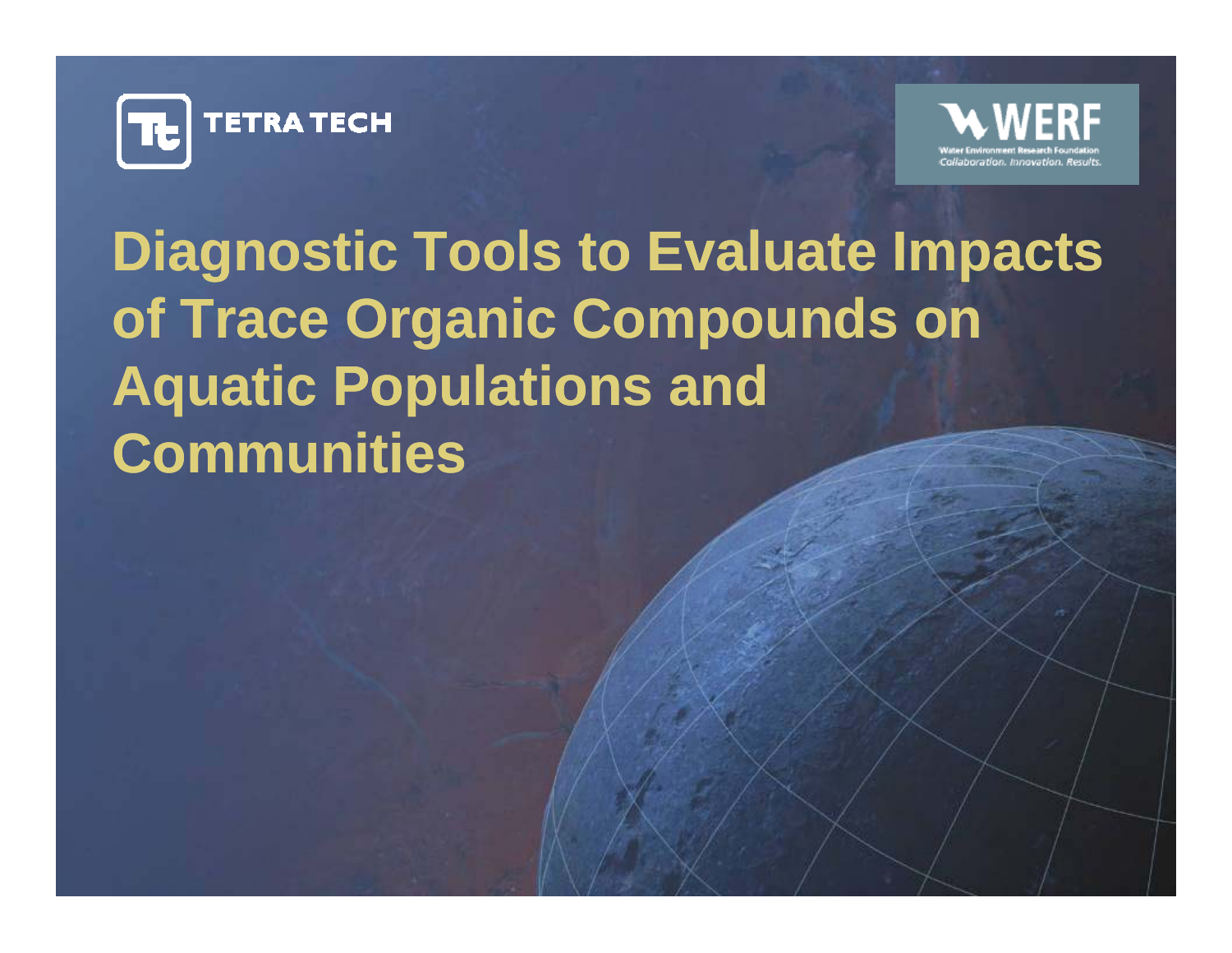### **Tt Project Team**

- **Kent Thornton, FTN Associates Ltd.**
- **Kelly Munkittrick & Karen Kidd & Karen Kidd** Univ. New Brunswick
- **F** Steven Bartell, E2 Consulting Engineers, Inc.
- **Katherine Kapo, Montani Run LLC**
- **Abby Markowitz,** Condatis

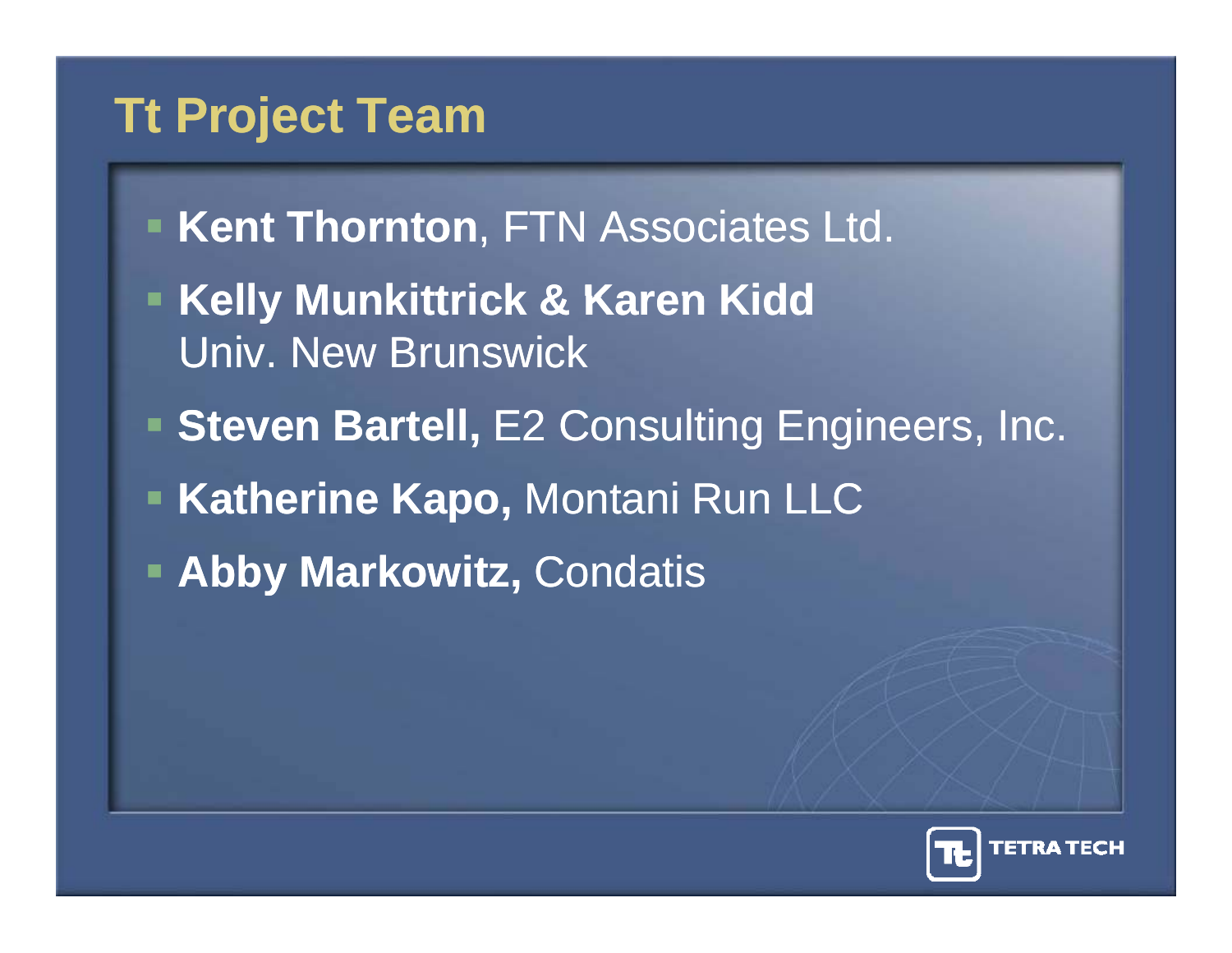#### **WERF Research Challenge**

 Understand, manage, and communicate perceived and potential risks of trace organic compounds (TOrCs)

**Focus on TOrCs in surface waters from point** and non-point sources

Coordinate with other organizations

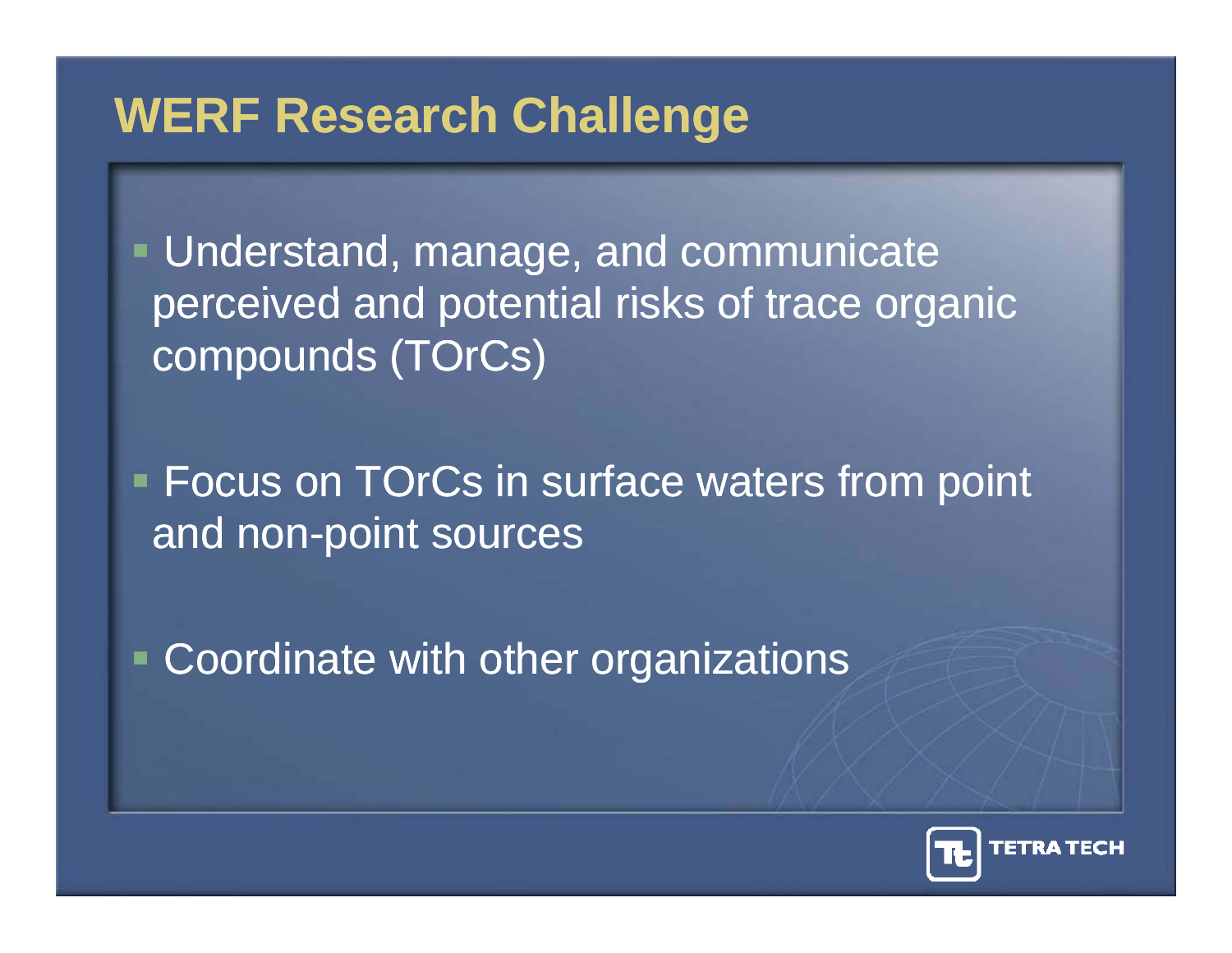#### **Trace Organic Compounds - TOrCs**



 $\checkmark$  Organic compounds known or suspected to be released to the aquatic environment

 $\checkmark$  Not commonly regulated or monitored

√ Potential risk to ecological health relatively<br>unknown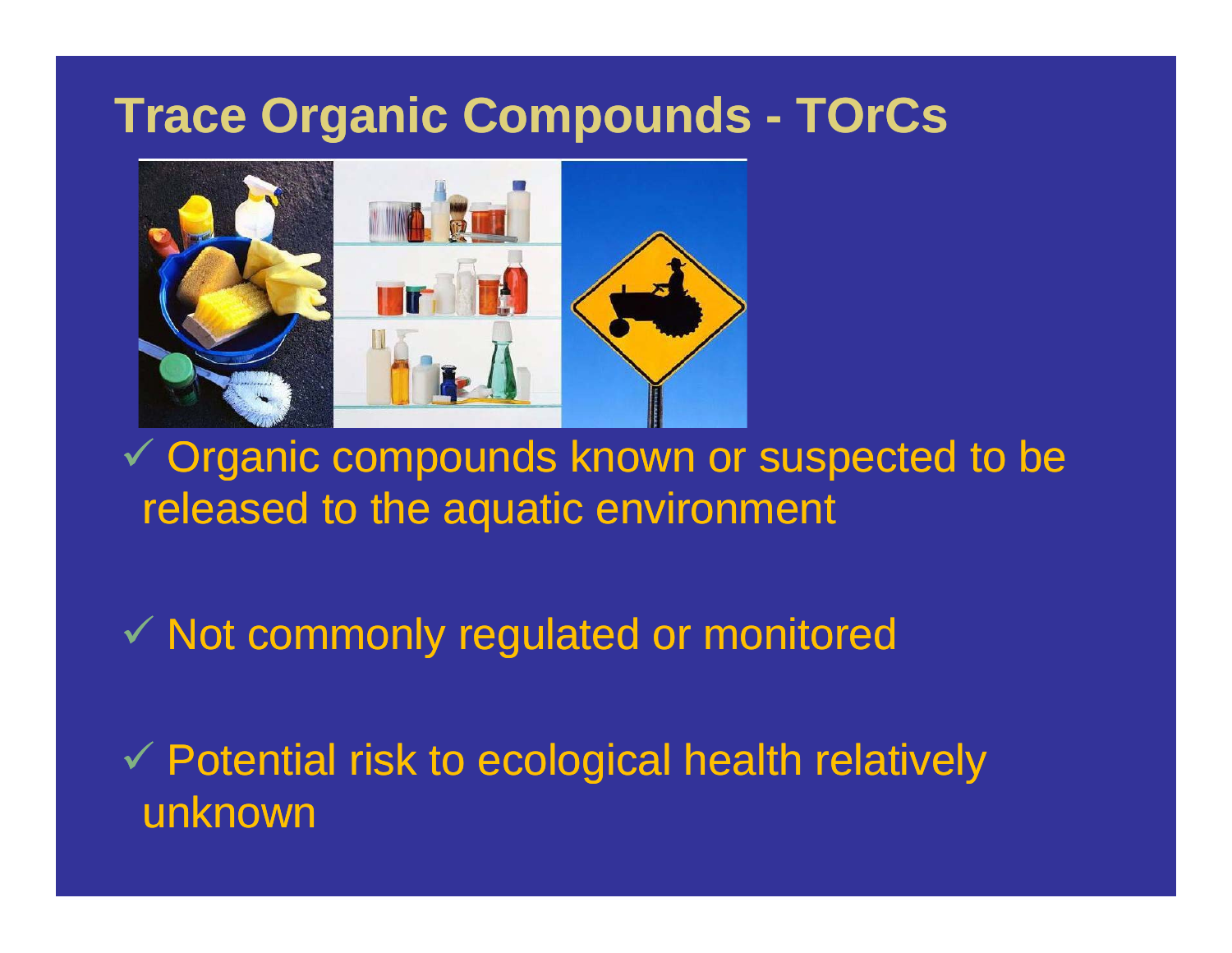#### **Research Objectives**

- Develop and apply a procedure to prioritize **TOrCs**
- Develop and test diagnostic tools to identify TOrCs by source type
- Develop a relational database of TOrC exposure data
- **-Develop a Collaboration Plan for fostering** partnerships among stakeholders in Phase 2

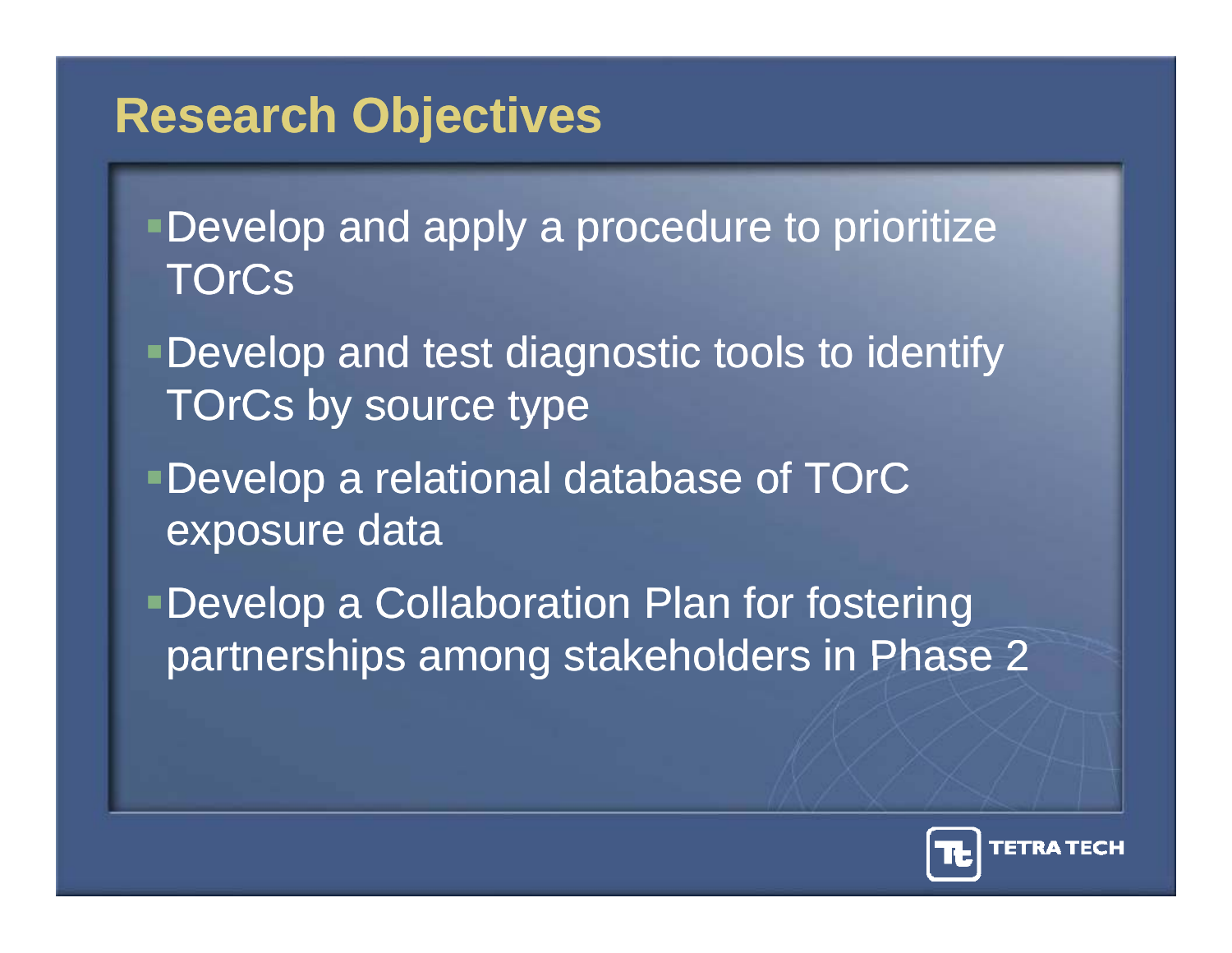### **Project Focus**

- **Organic contaminants of emerging** concern
- **Surface water only**
- **Ecological, not human health**
- $\blacksquare$  Wastewater-influenced sites
- **Effects on aquatic populations and** communities

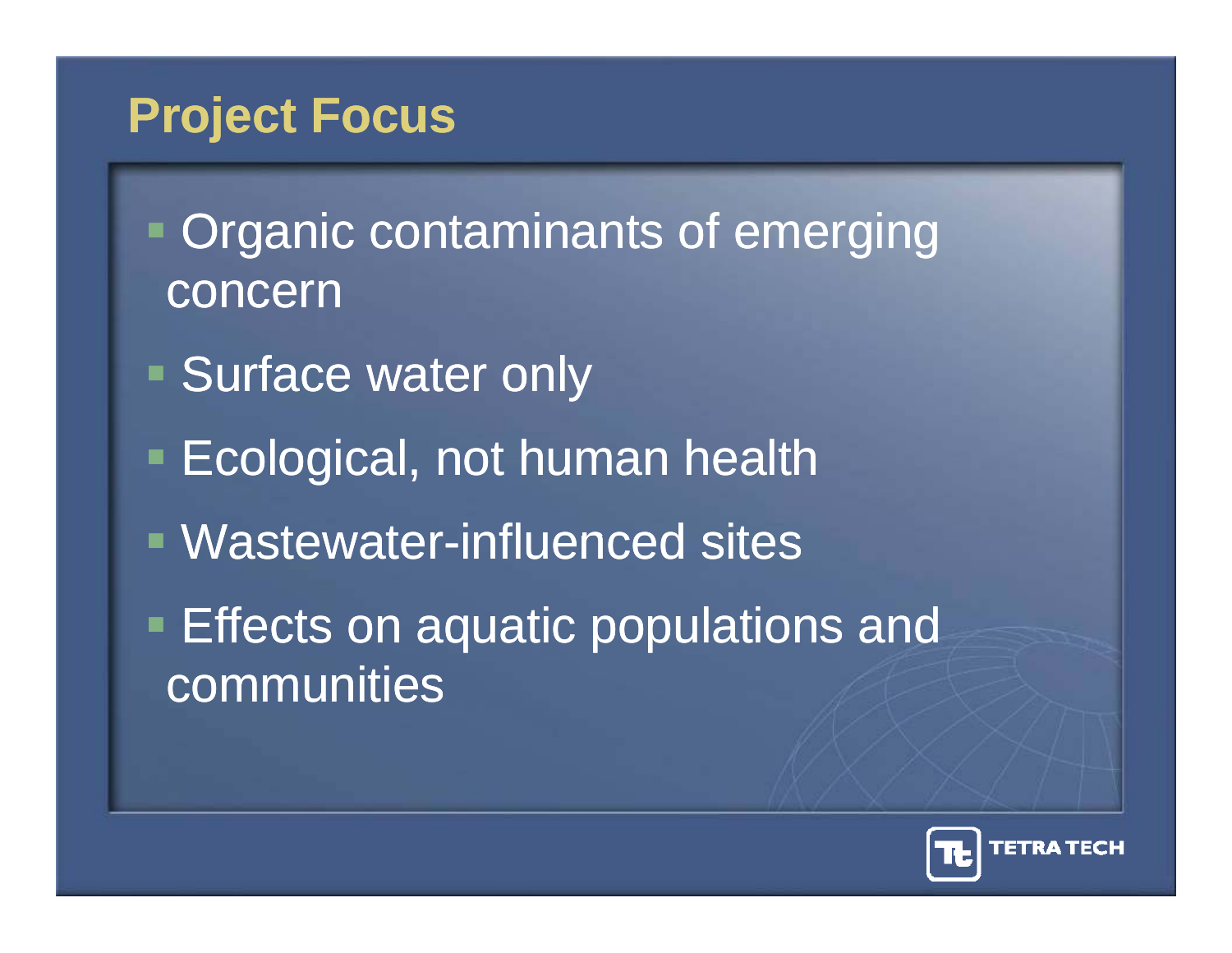## **TOrC Prioritization Approach**

Compile: **TOrC** occurrence data TOrC fate information (ECOSAR, PBT Profiler)

 $\blacksquare$  Predicted toxicity and endocrine activity thresholds (ECOSAR, PBT Profiler, EU, FDA)

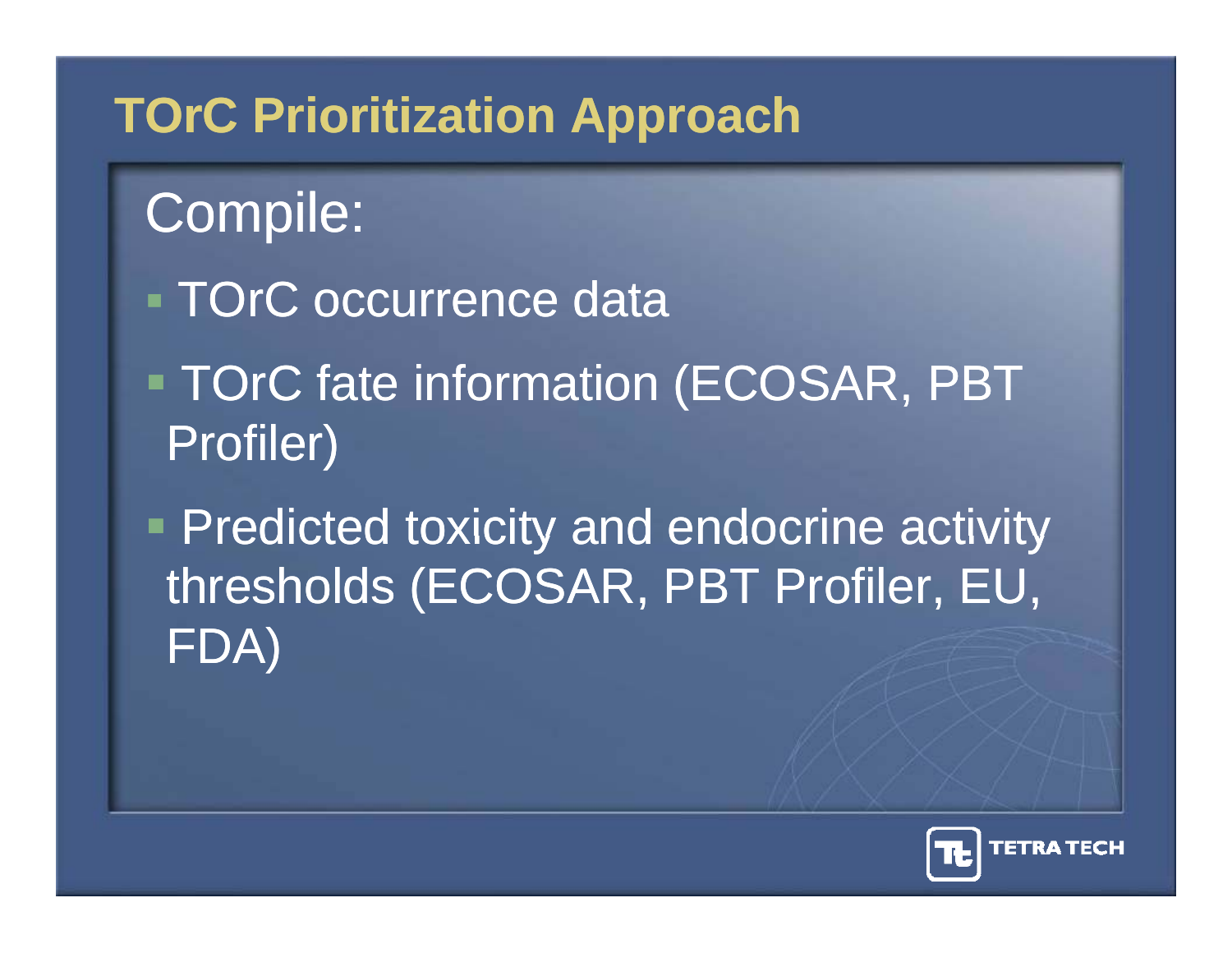## **TOrC Prioritization Approach**

Prioritized TOrCs based on either: 1)Maximum observed concentration vs. conservative effect thresholds 2) Max vs. thresholds + persistence and bioaccumulation potential 3)PBT not occurrence -based

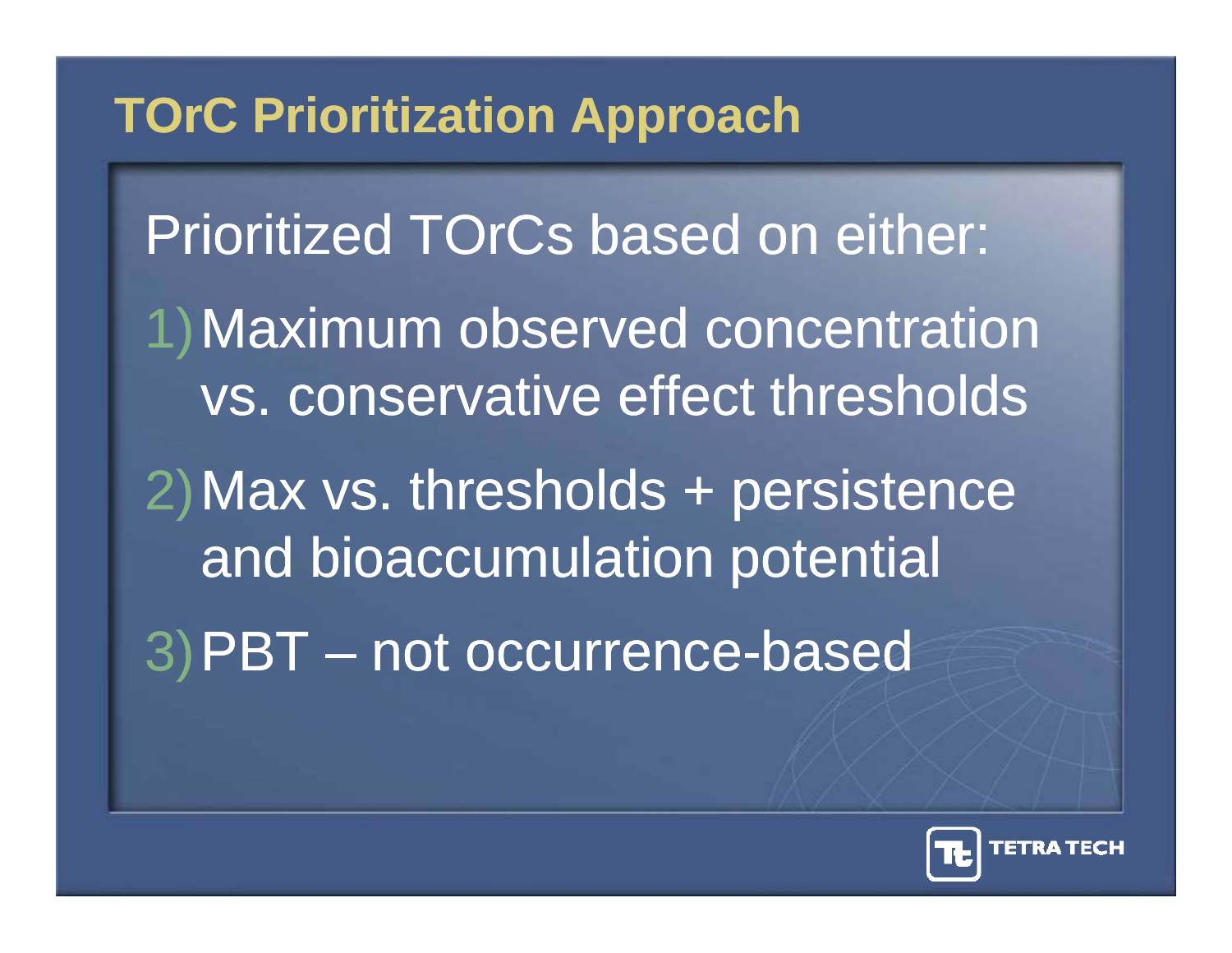#### **Occurrence Data**

- > 100 studies examined; 70 studies used **Information from > 700 sites • Over 500 TOrCs, including 48 high risk,** high production volume TOrCs (Muir, et al 2009) with no occurrence information
- > 30 monitoring organizations represented

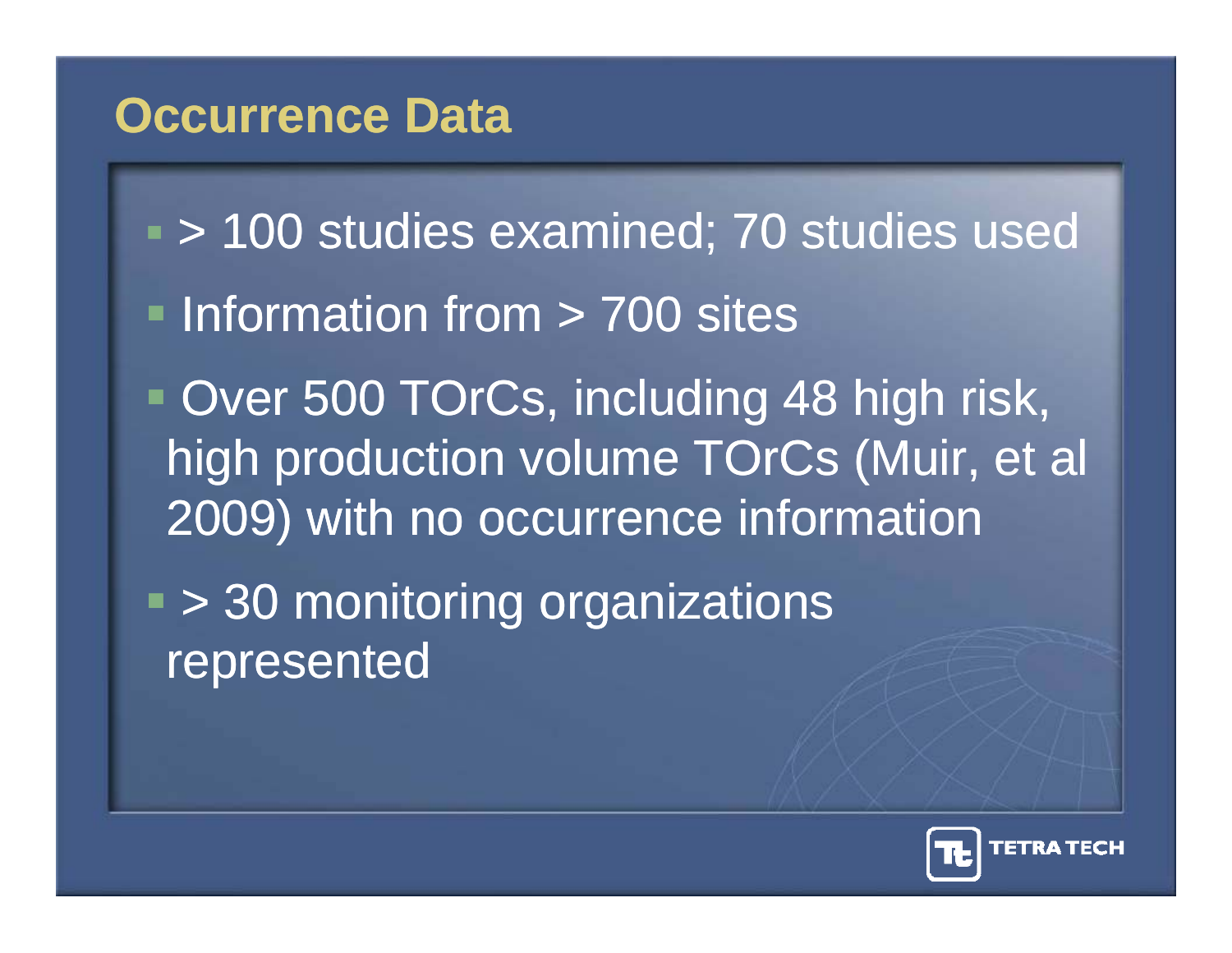#### **Types of High Priority TOrCs by Approach**



**P+B+TP + B + T**



**Risk Risk + P + B**



- Deodorizer/Fragrance
- Flame Retardant
- Industrial Chemical
- **Natural Hormone/Steroid Natural Hormone/Steroid** 
	- $\blacksquare$  PAH
	- Personal Care Product
	- Pesticide
	- **Pharmaceutical**
	- **Plasticizer**
	- Surfactant

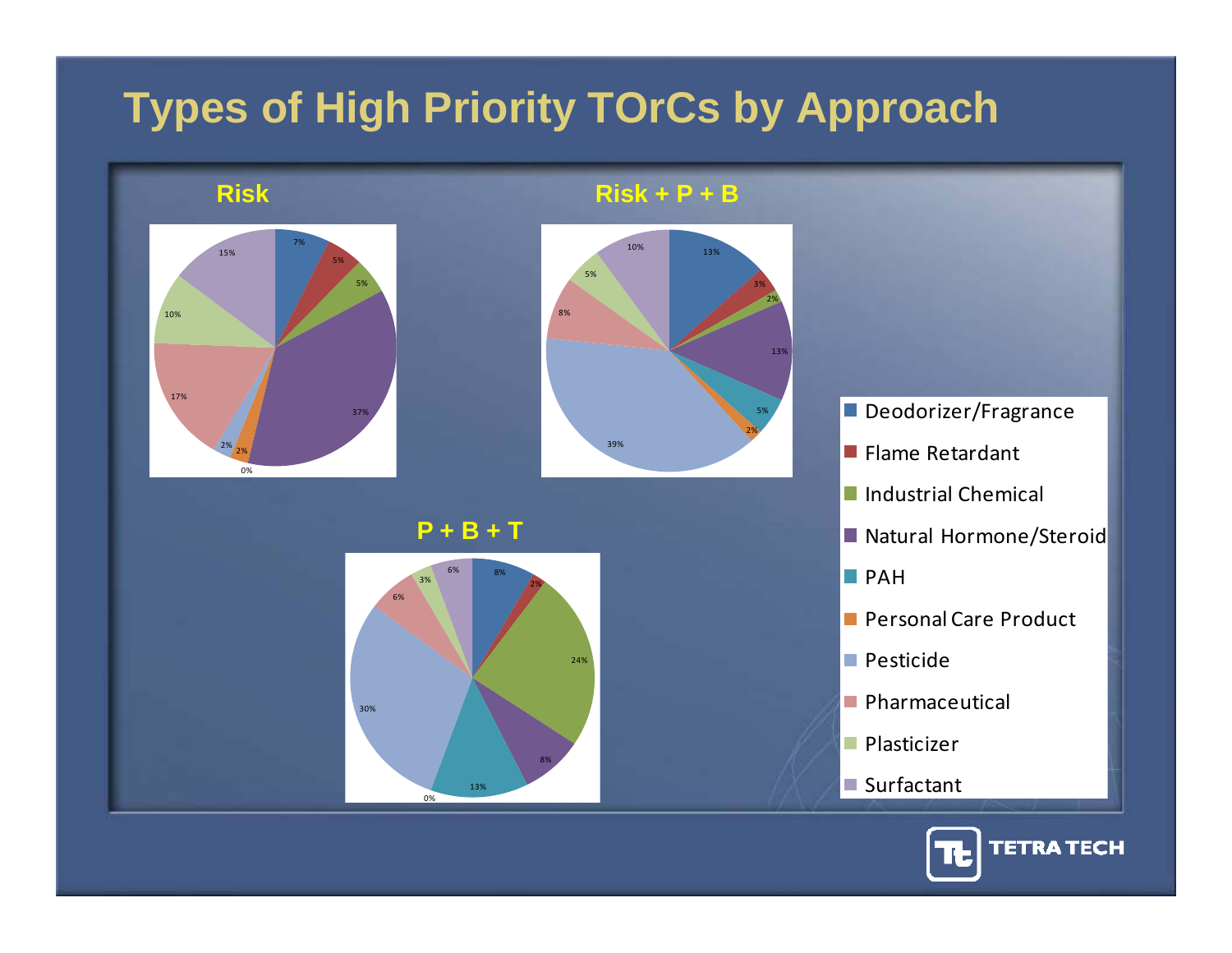#### **High priority TOrCs that are monitored infrequently**

**3 ‐methylcholanthrene 4 ‐nonylphenol diethoxycarboxylate 4 ‐nonylphenol monoethoxycarboxylate Acetyl cedrene BenfluralinCelestolide (ADBI) ClotrimazoleDi ‐ N ‐octyl phthalate Musk xylene N bi i ovobiocin Oryzalin OTNE**



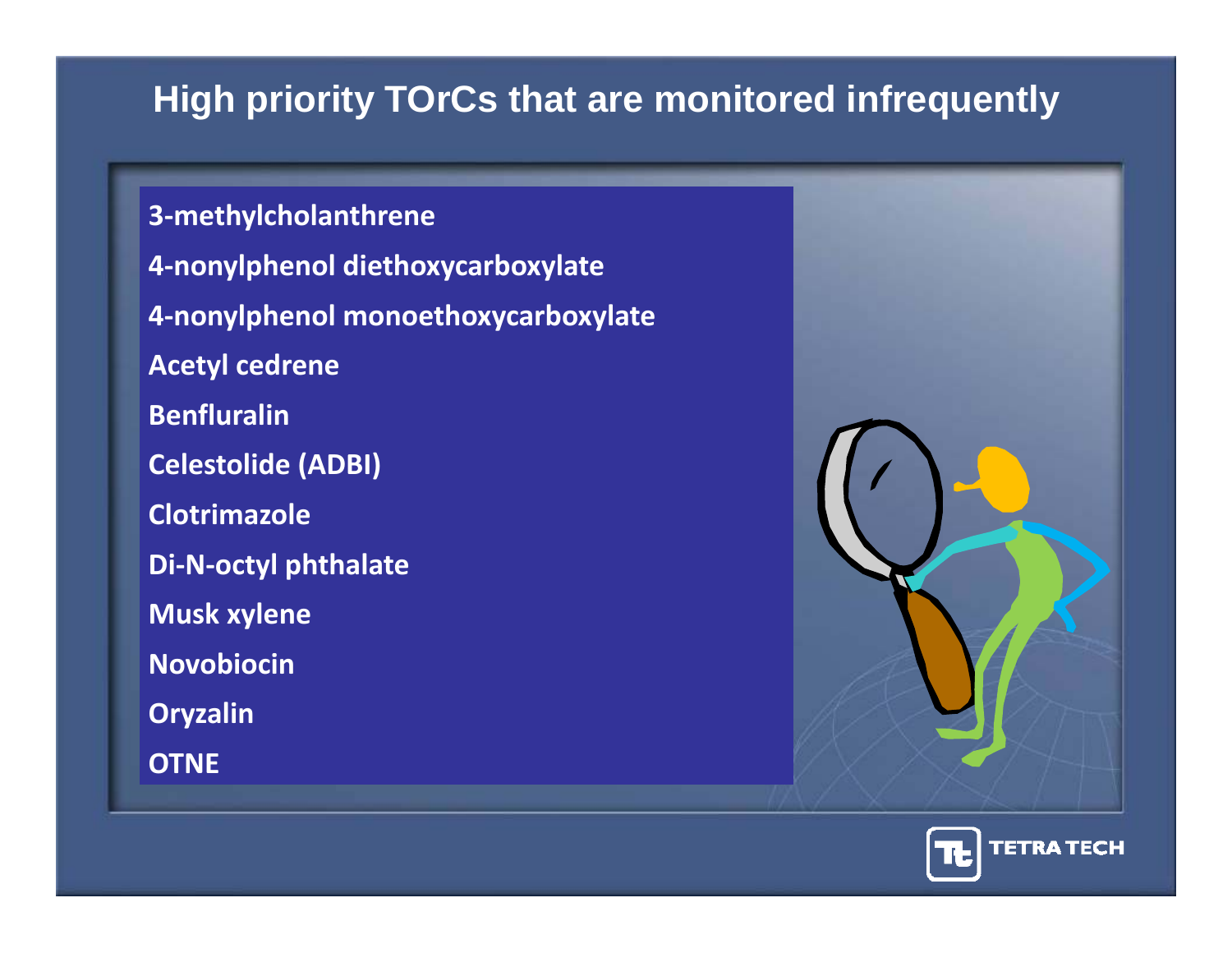#### **Results: Risk-based Prioritization Approach**

**Few pharmaceuticals ranked as high** priority based on either predicted toxicity or endocrine activity thresholds

 $\bullet$  Exceptions are steroids and hormones



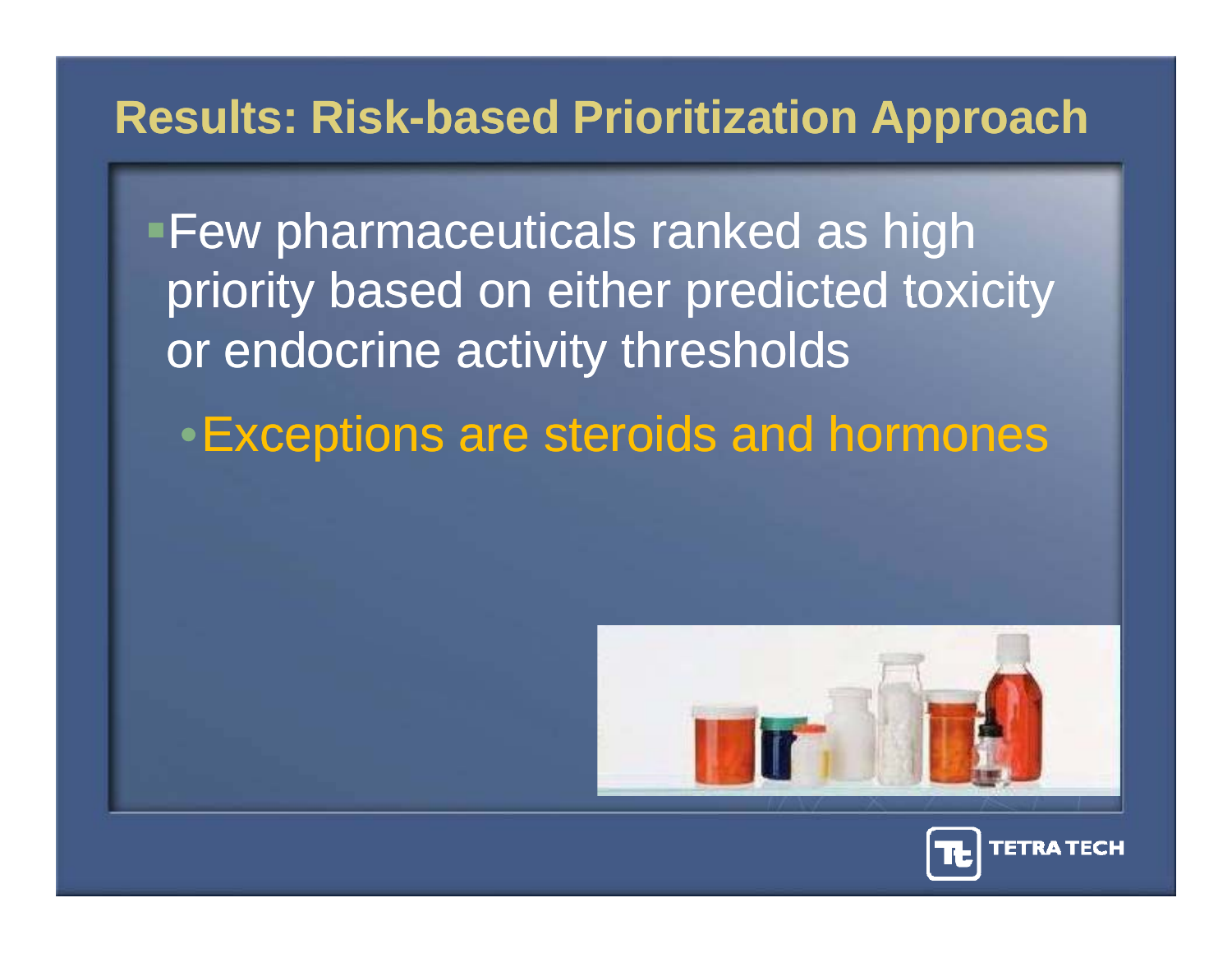#### **Results: Risk-based Prioritization Approach**

Most sensitive endpoint is predicted chronic toxicity rather than estro genic activit y for most high priority TOrCs **Exceptions are the few** hormones



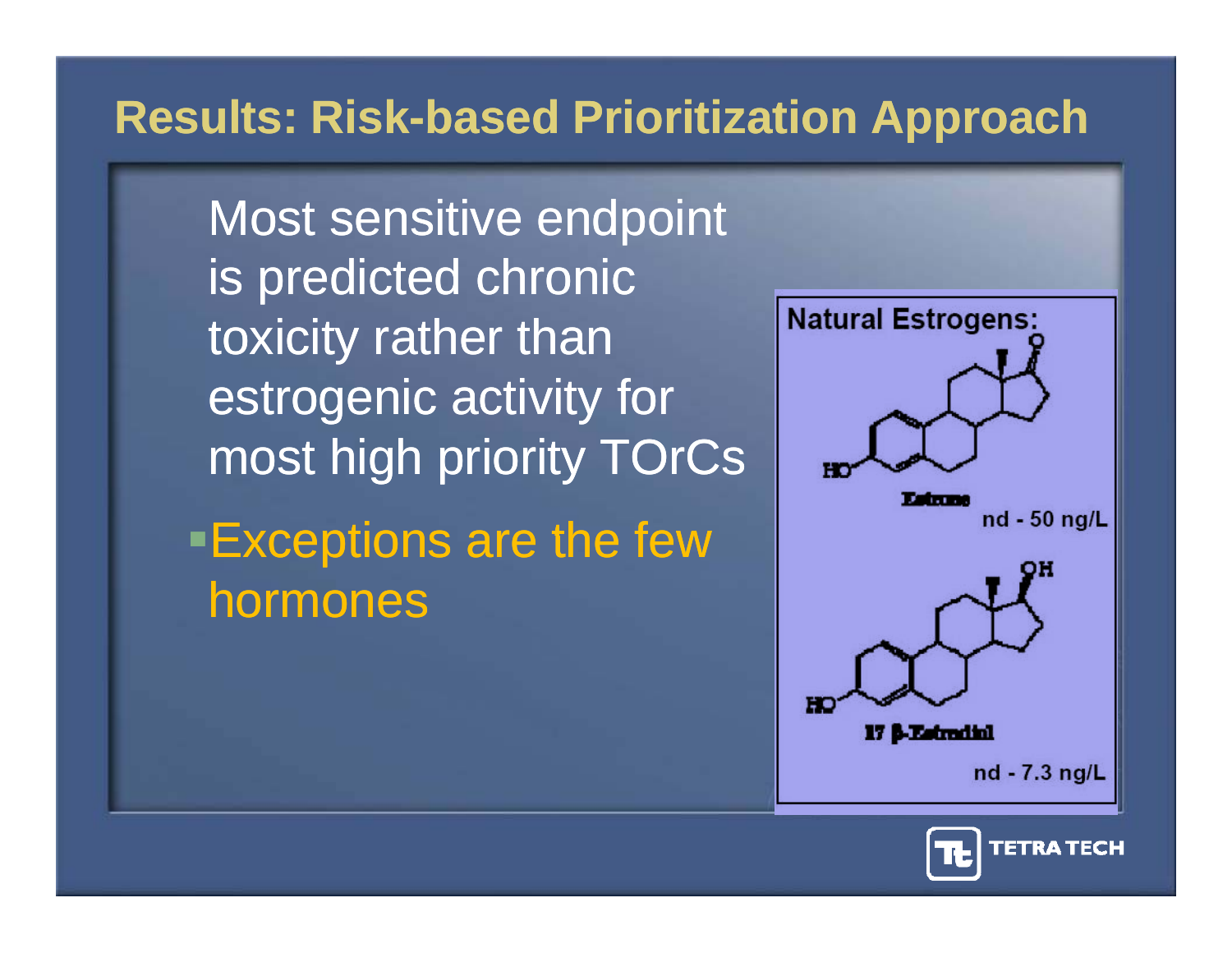#### **Results: Risk-based Prioritization Approach**

Lists of high priority TOrCs should **not** be taken as monitoring requirements or chemicals for regulation

Prioritization approaches should help utilities and others organize and manage screening of TOrCs.

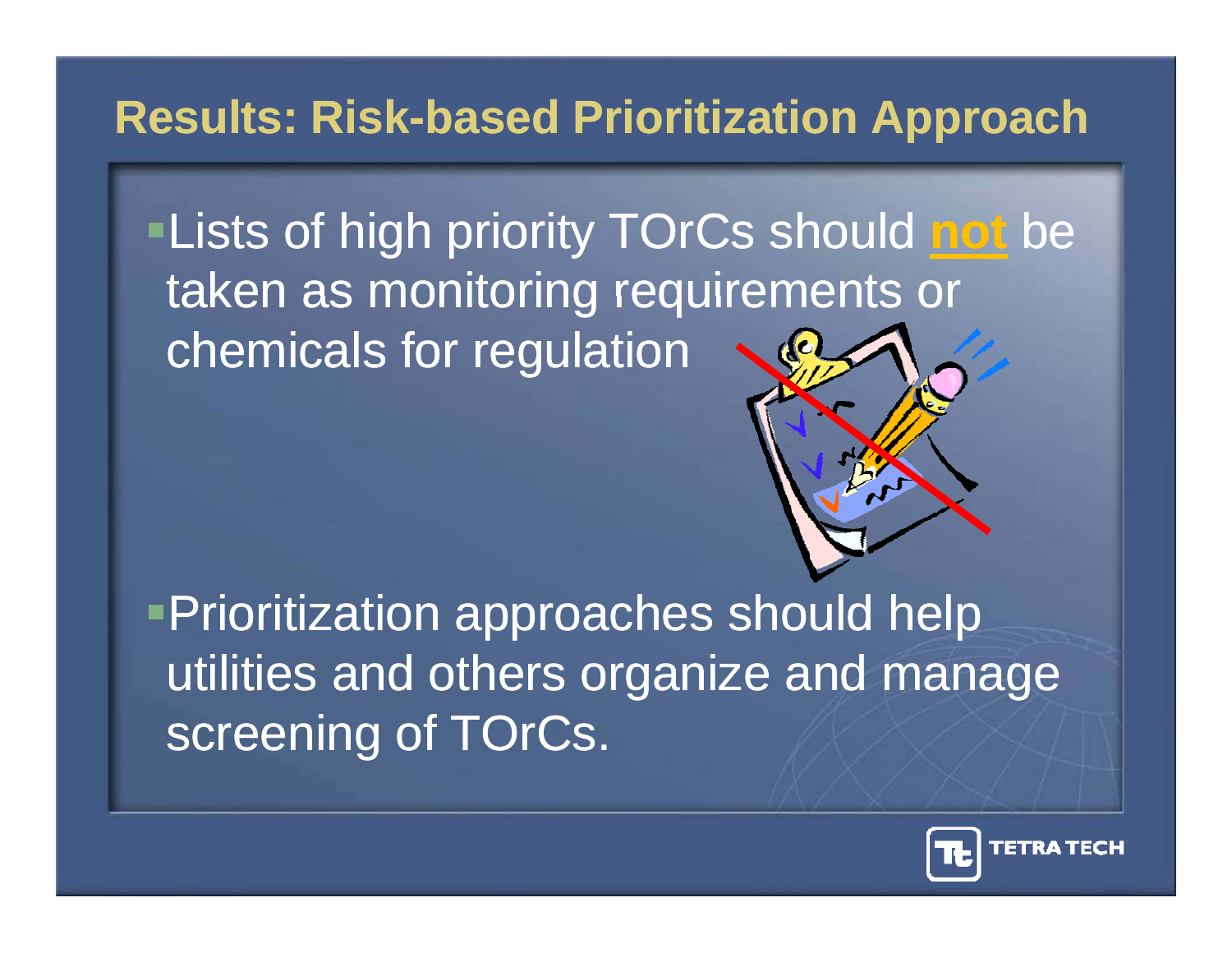# **DIAGNOSTIC SCREENING TOOL DEVELOPMENT**





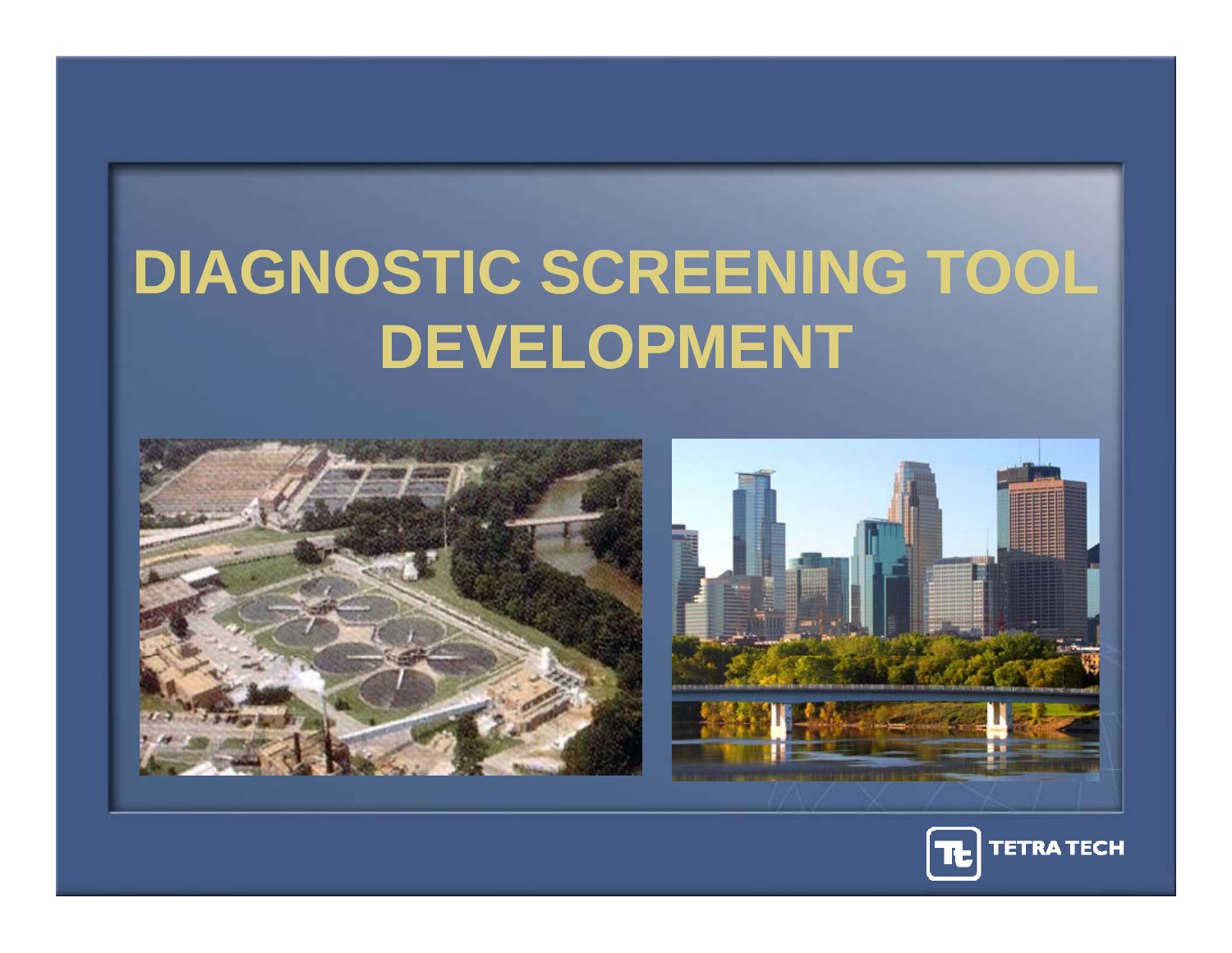## **Challenges**

**TOrCs often co-occur with less subtle** stressors (e.g., habitat modification, nutrients)

**Link between EDC effects on individual** organisms and population / community<br>level effects not clear

• Mode of action unknown for many TOrCs

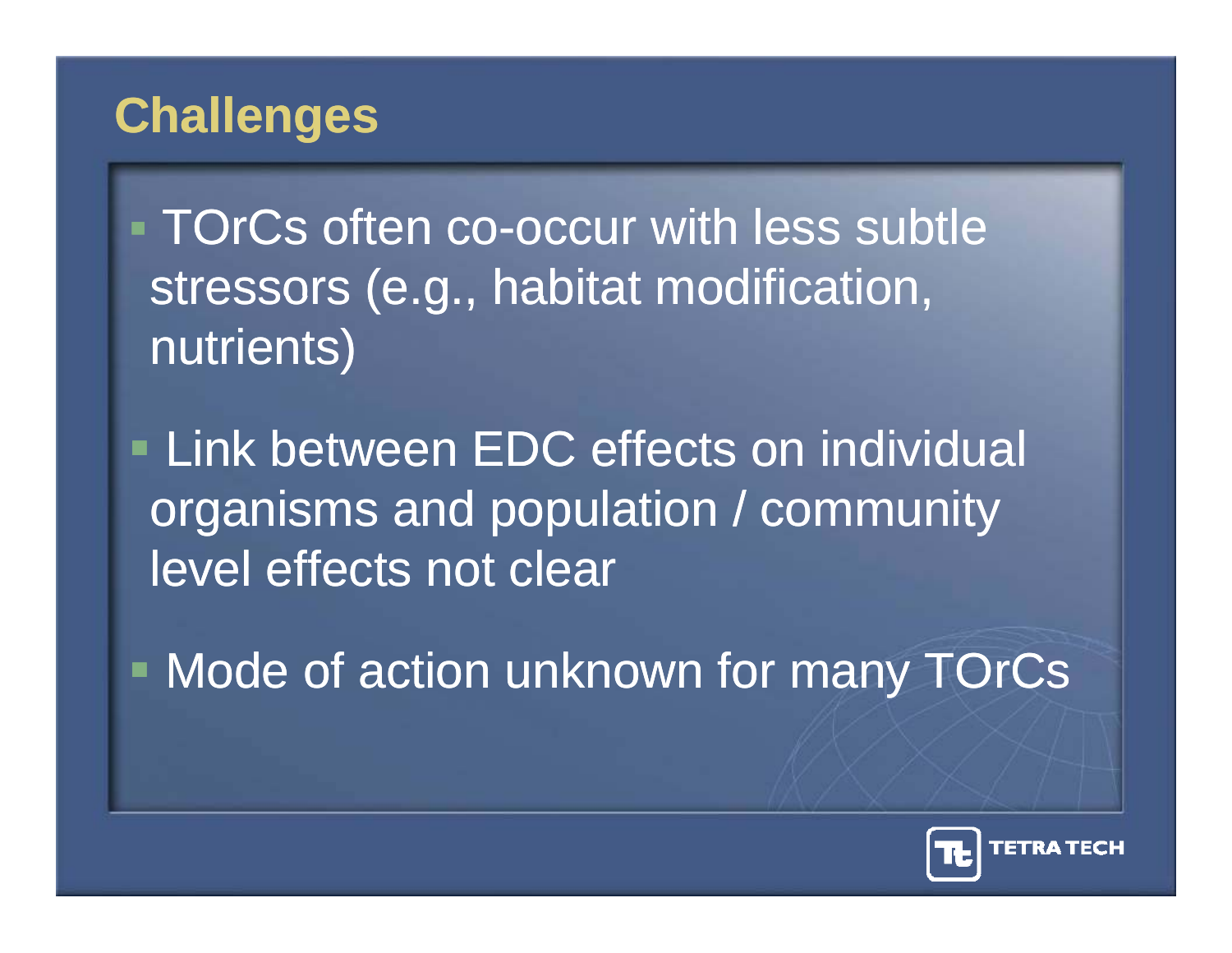# **Under what types of site conditions do TOrCs pose a risk to a quatic p o pulations and <sup>p</sup> <sup>q</sup> pp ose communities?**

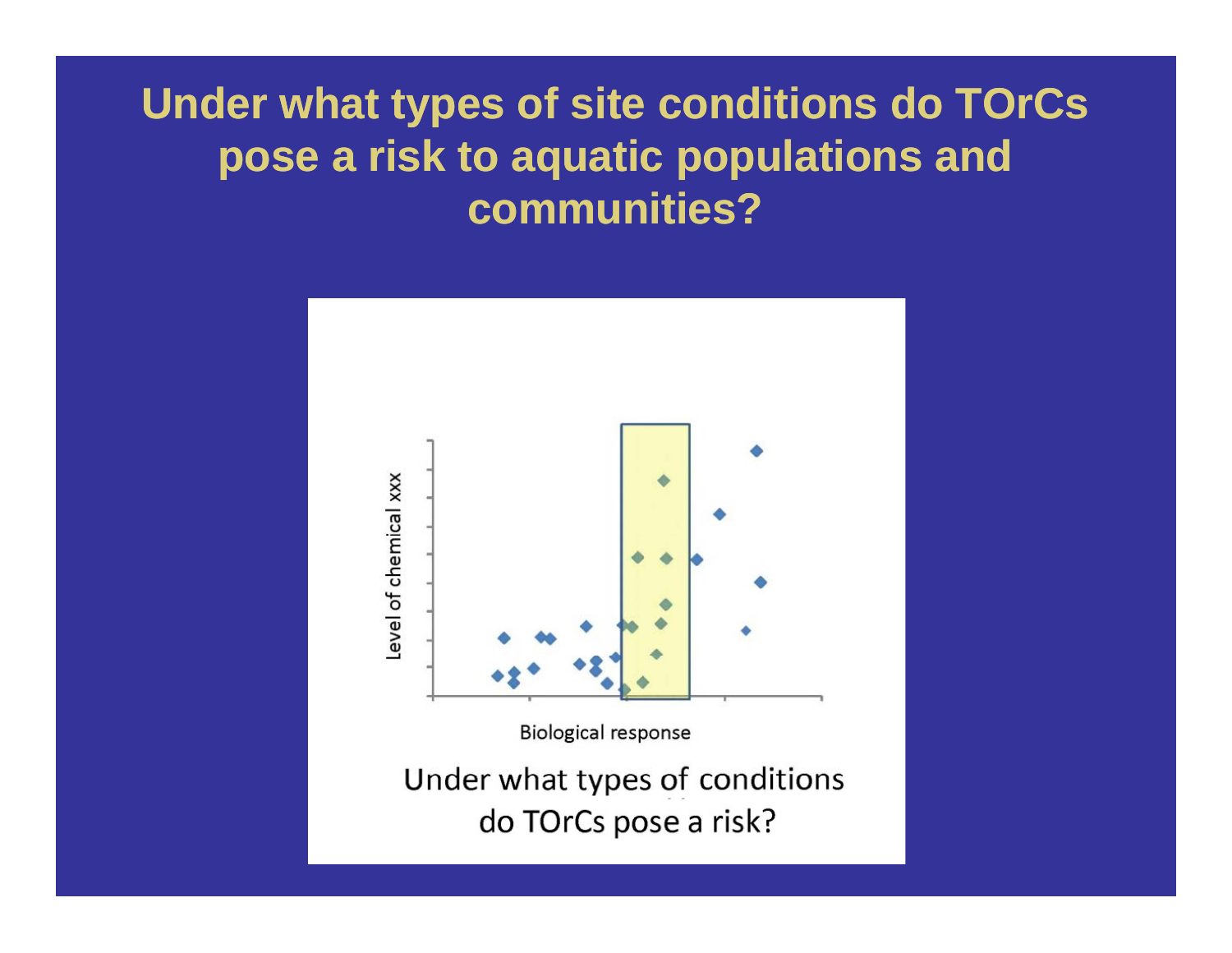#### **Do TOrCs measured in effluent pose a risk to aquatic populations and communities?**

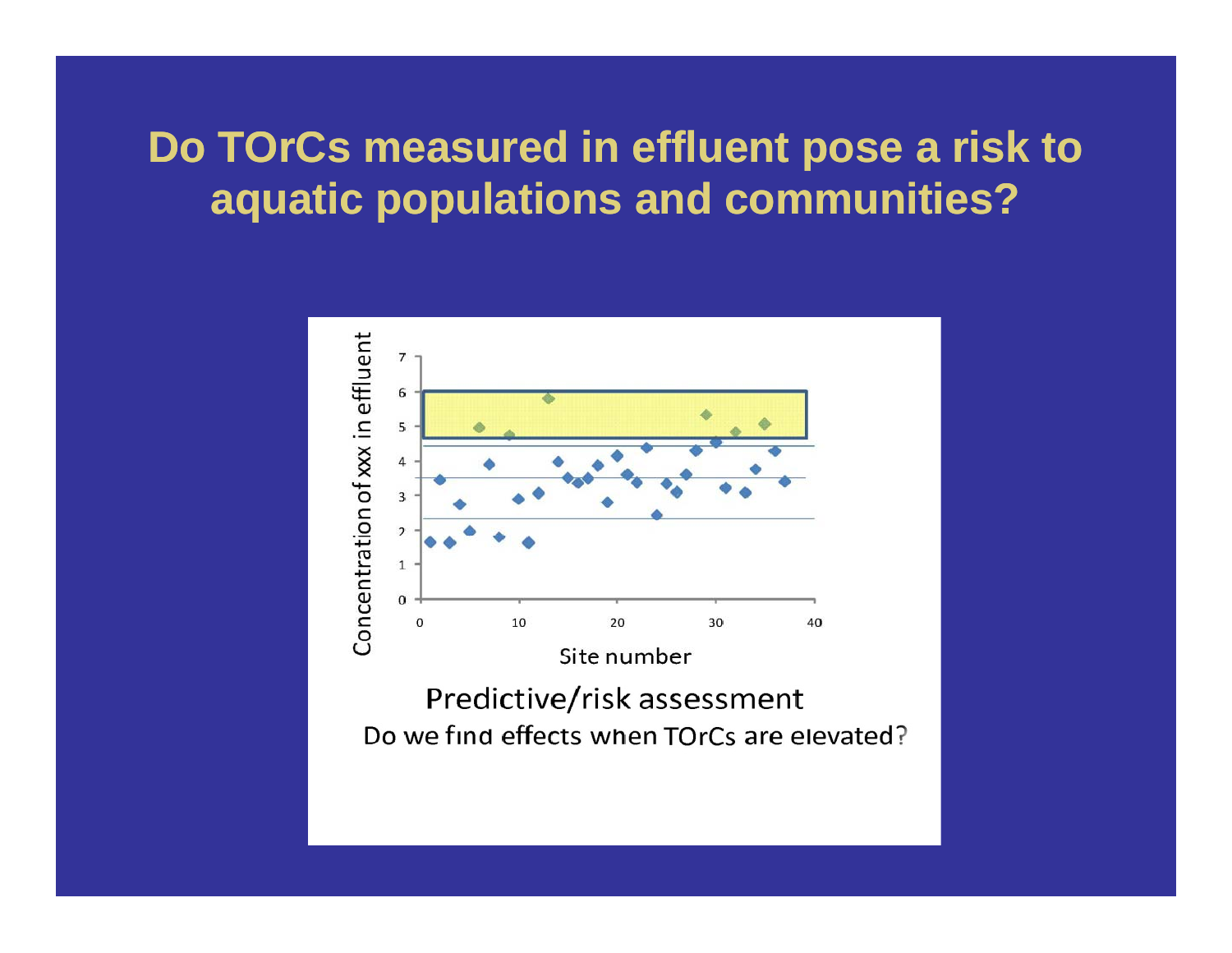### **Two General Approaches**

#### **Screening assessment:**

- Develop relationships between certain types of sources (e.g., POTW effluent) and biological effects
- Infer TOrC effect using exposure models
- Dia gnostic risk assessment:
	- Evaluate high priority TOrCs first
	- Use causal analysis tools (e.g., CADDIS)

## - Both approaches work together.

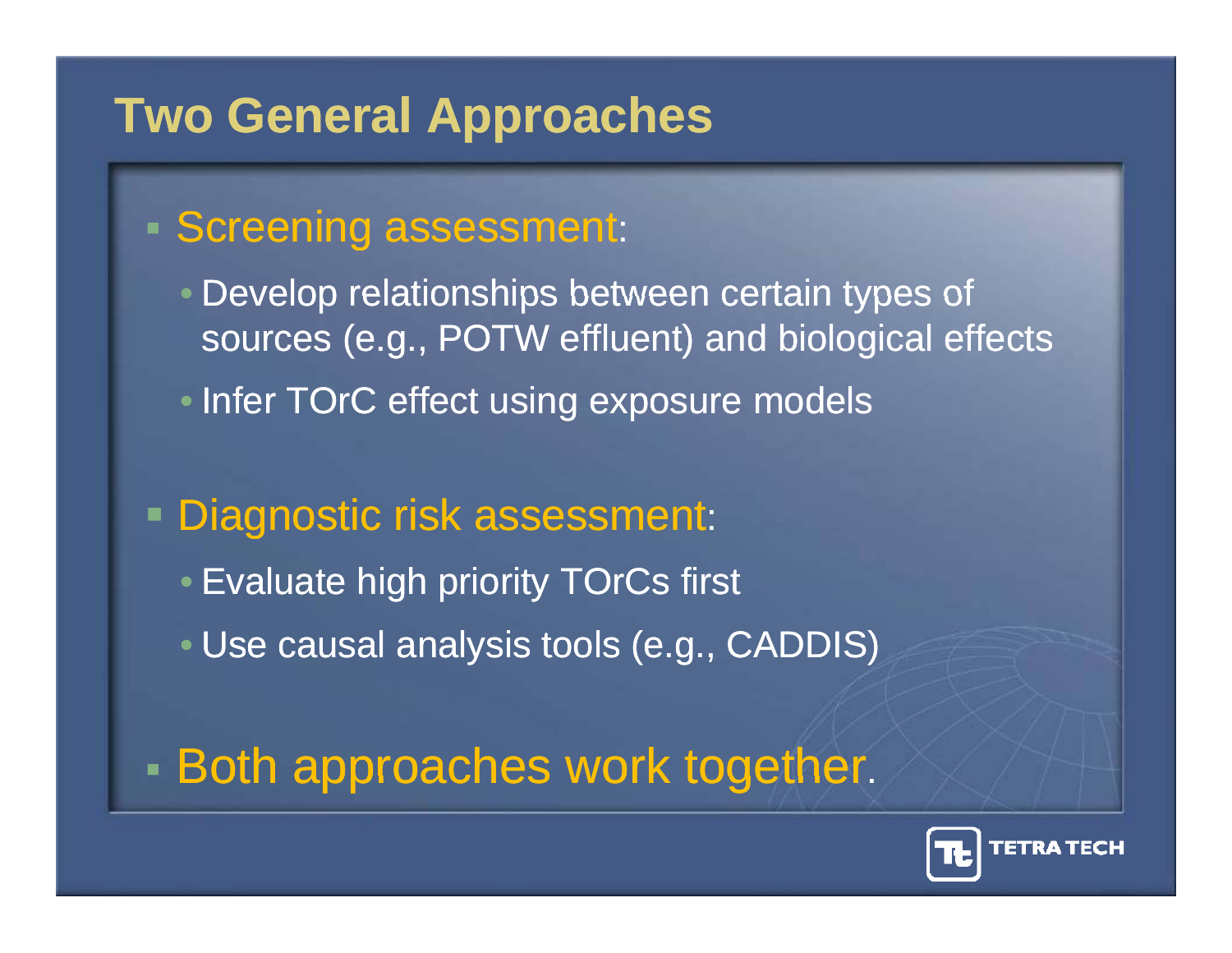## **Screening Approach**

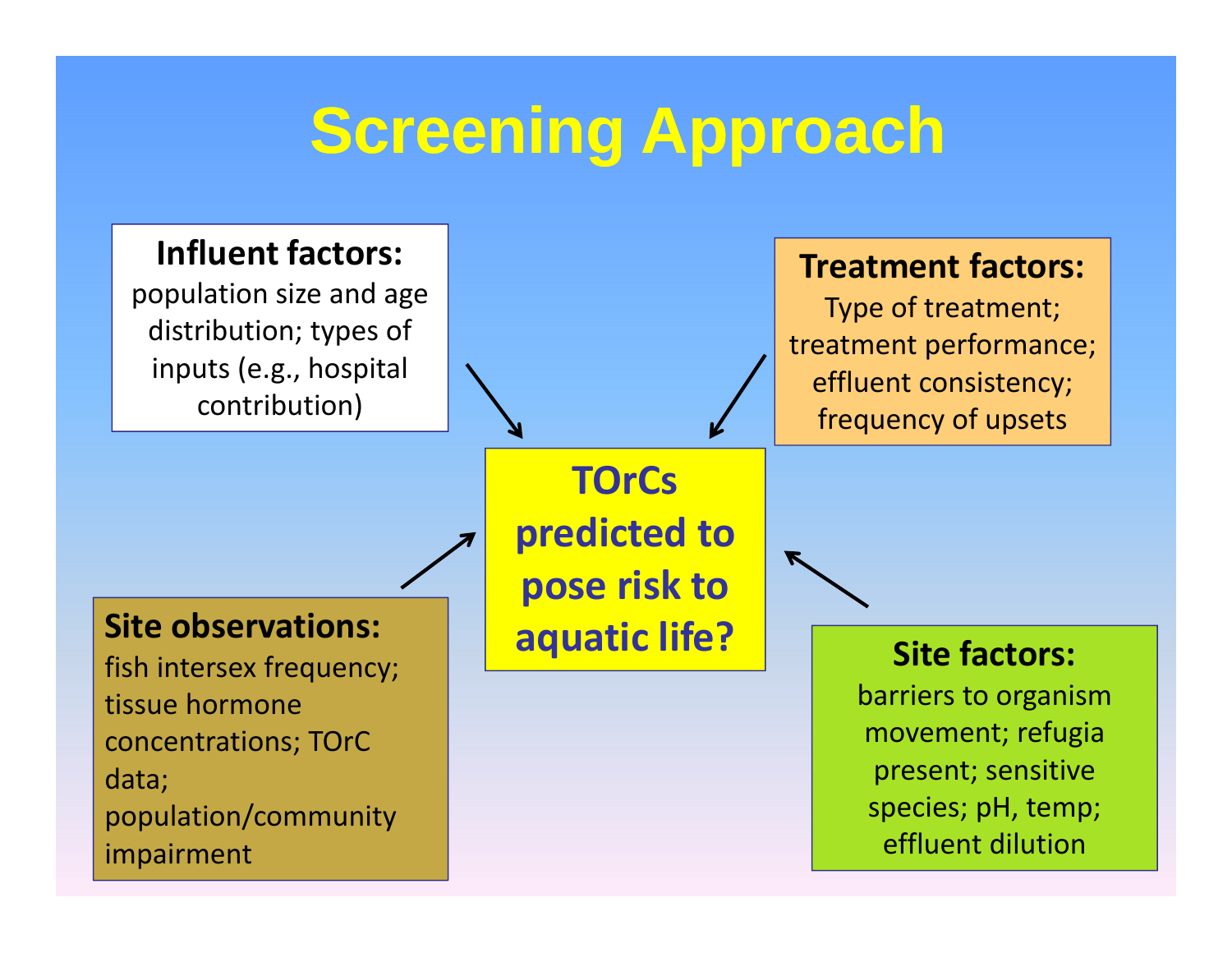# **DIAGNOSTIC RISK ASSESSMENT**

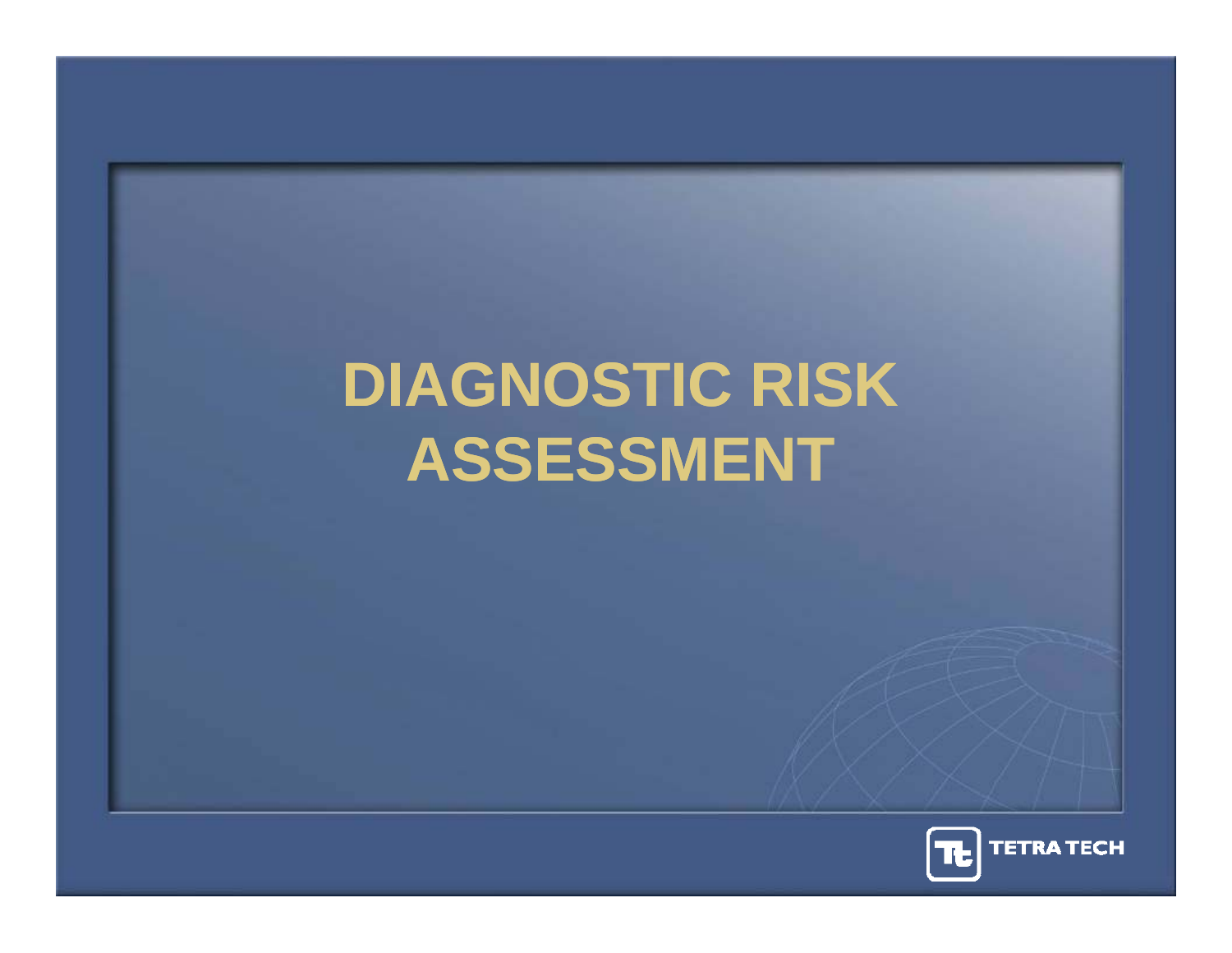## **EXPOSURE**



**\* Not readily predicted – usually must be measured at site**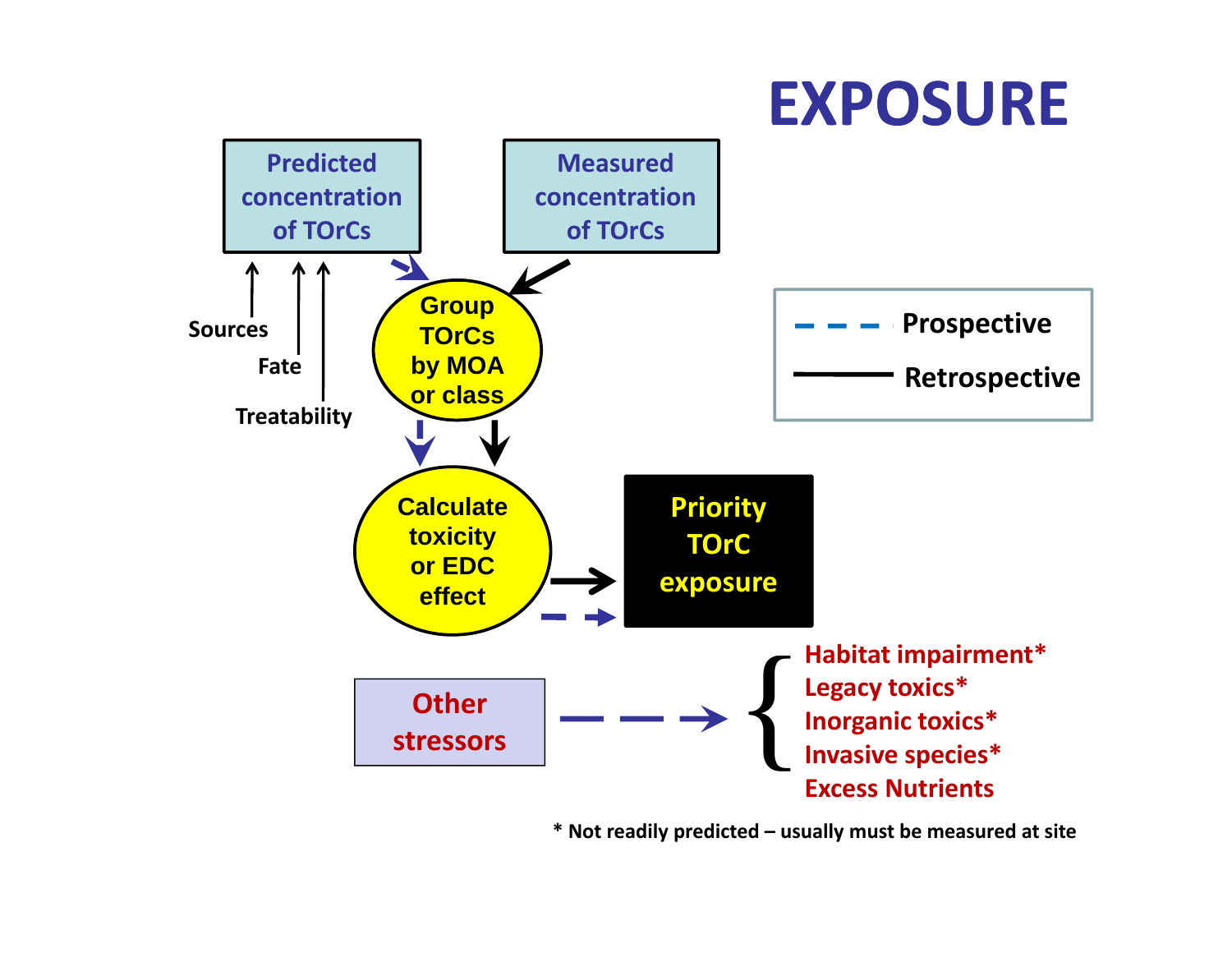## **EFFECTS**

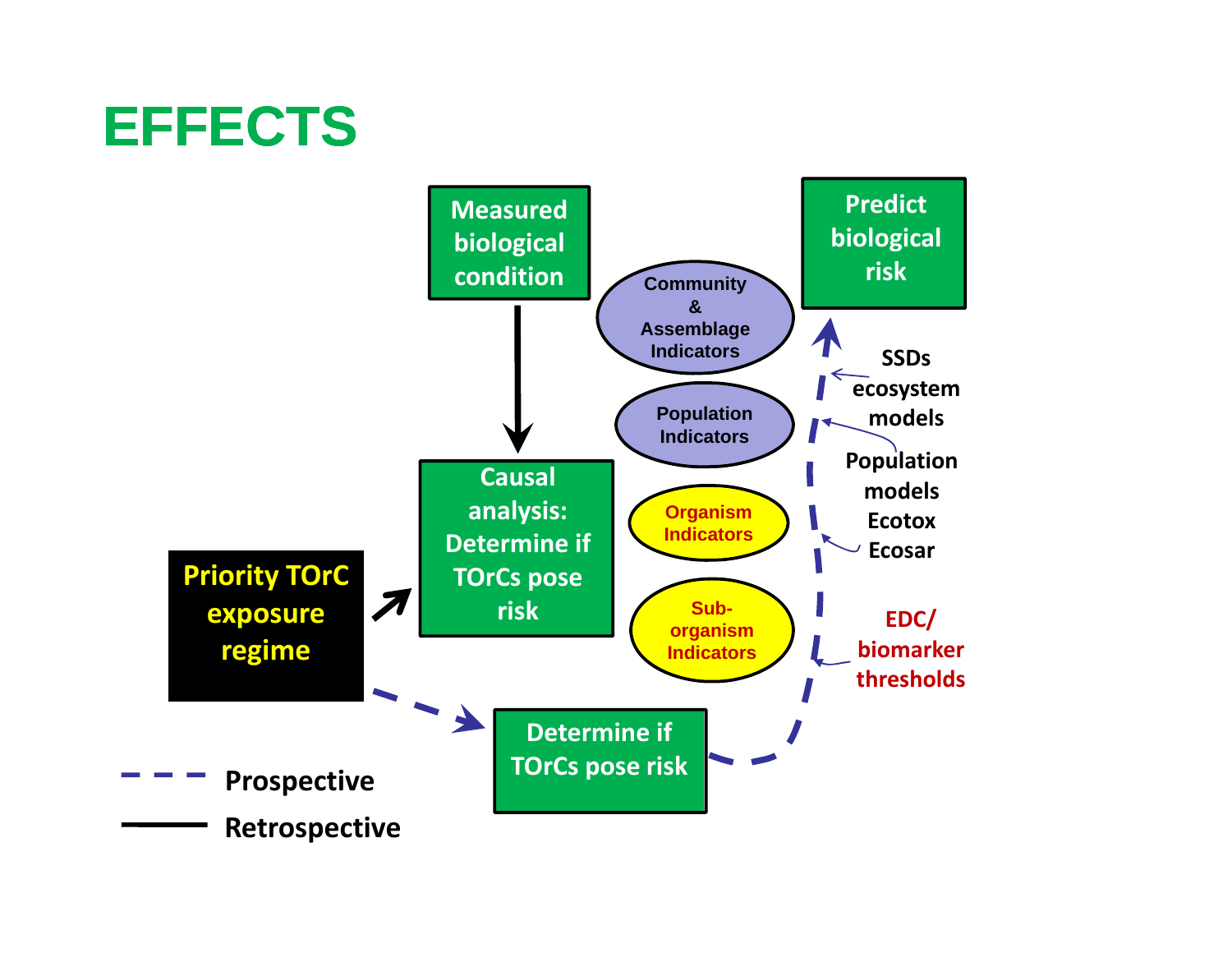## **Coordination and Collaboration are Key**

- **California water re-use CEC prioritization**
- Int'l Joint Commission of Great Lakes Survey
- **Florida micro-constituent evaluations**
- **USGS-NAWQA 3<sup>rd</sup> decade CEC prioritization**
- Canadian Water Network CEC prioritization
- $\blacksquare$  EPA  $-$ POTW surveys; fish tissue surveys
- **EU EDC prioritization**